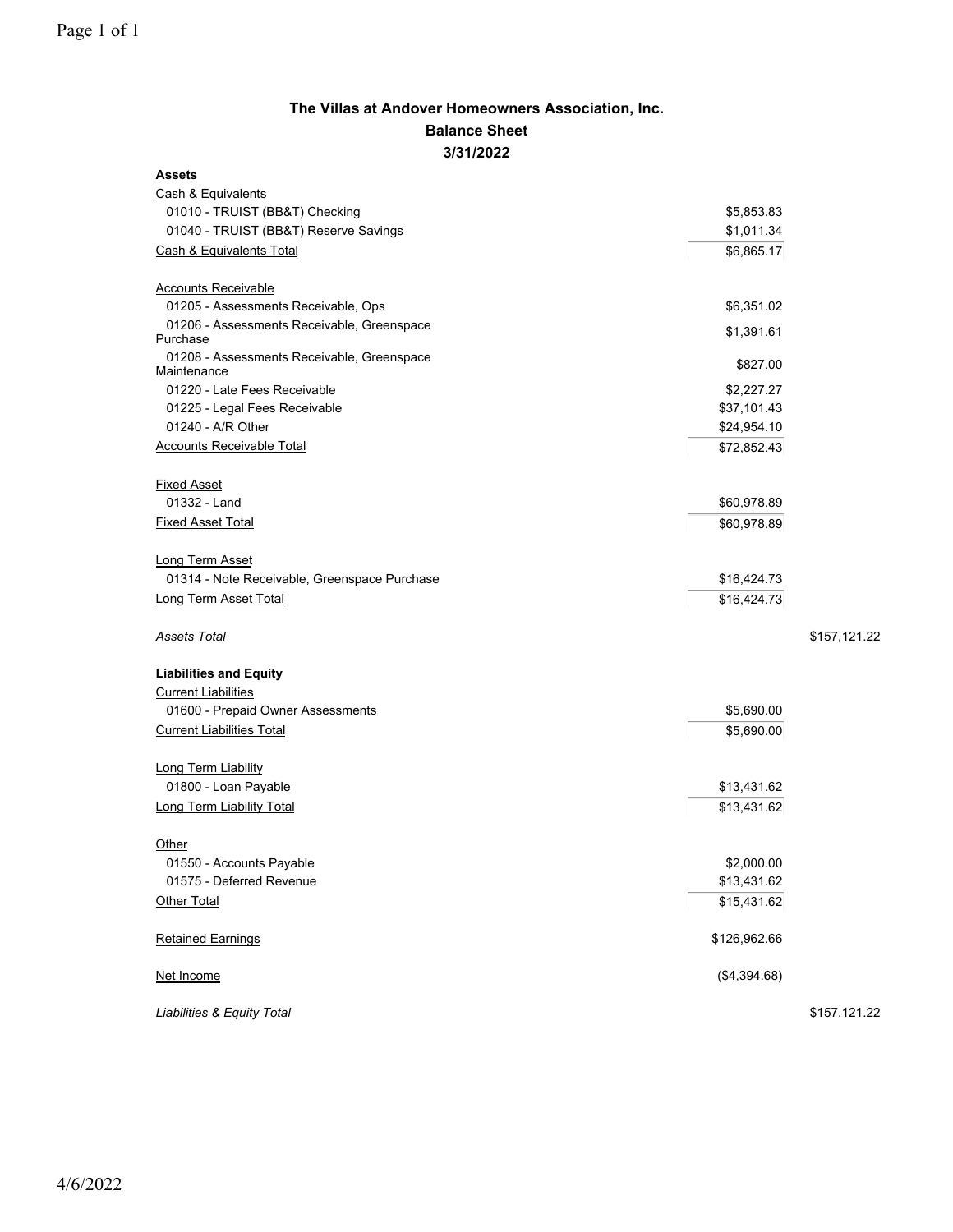## **The Villas at Andover Homeowners Association, Inc. Budget Comparison Report 3/1/2022 - 3/31/2022**

|                                             | 3/1/2022 - 3/31/2022 |               |                         | 1/1/2022 - 3/31/2022 |                                      |                         |                        |
|---------------------------------------------|----------------------|---------------|-------------------------|----------------------|--------------------------------------|-------------------------|------------------------|
|                                             | Actual               | <b>Budget</b> | Variance                | <b>Actual</b>        | <b>Budget</b>                        |                         | Variance Annual Budget |
| Income                                      |                      |               |                         |                      |                                      |                         |                        |
| <u>Income</u>                               |                      |               |                         |                      |                                      |                         |                        |
| 03020 - Assessments, Operations             | \$0.00               | \$0.00        | \$0.00                  |                      | \$10,184.00 \$10,184.00              | \$0.00                  | \$42,104.00            |
| 03021 - Assessments, Greenspace Purchase    | \$312.99             | \$266.67      | \$46.32                 | \$923.03             | \$800.01                             | \$123.02                | \$3,200.00             |
| 03023 - Assessments, Greenspace Maintenance | \$0.00               | \$0.00        | \$0.00                  | \$1,216.00           | \$1,216.00                           | \$0.00                  | \$6,346.00             |
| 03080 - Interest Income                     | \$0.20               | \$1.00        | (\$0.80)                | \$1.15               | \$3.00                               | (\$1.85)                | \$12.00                |
| 03081 - Interest Income, Note Receivable    | \$0.00               | \$0.00        | \$0.00                  | \$0.00               | \$0.00                               | \$0.00                  | \$800.00               |
| 03100 - Late Fee Income                     | \$0.00               | \$0.00        | \$0.00                  | \$100.00             | \$0.00                               | \$100.00                | \$0.00                 |
| 03105 - Late Fee Interest                   | \$0.00               | \$0.00        | \$0.00                  | \$247.86             | \$0.00                               | \$247.86                | \$0.00                 |
| 03120 - Legal Fees Reimbursement            | \$0.00               | \$666.67      | (\$666.67)              | \$0.00               |                                      | \$2,000.01 (\$2,000.01) | \$8,000.00             |
| <b>Total Income</b>                         | \$313.19             | \$934.34      | (\$621.15)              |                      | \$12,672.04 \$14,203.02 (\$1,530.98) |                         | \$60,462.00            |
| <b>Total Income</b>                         | \$313.19             | \$934.34      | (\$621.15)              |                      | \$12,672.04 \$14,203.02 (\$1,530.98) |                         | \$60,462.00            |
| <b>Expense</b>                              |                      |               |                         |                      |                                      |                         |                        |
| <b>Administrative &amp; General</b>         |                      |               |                         |                      |                                      |                         |                        |
| 04010 - Interest Expense                    | \$55.38              | \$50.00       | (\$5.38)                | \$182.08             | \$150.00                             | (\$32.08)               | \$600.00               |
| 04025 - Accounting & Audit Fees             | \$0.00               | \$0.00        | \$0.00                  | \$0.00               | \$0.00                               | \$0.00                  | \$500.00               |
| 04100 - Dues & Subscriptions                | \$0.00               | \$0.00        | \$0.00                  | \$0.00               | \$0.00                               | \$0.00                  | \$15.00                |
| 04125 - Federal & State Taxes               | \$12.98              | \$0.00        | (\$12.98)               | \$12.98              | \$0.00                               | (\$12.98)               | \$0.00                 |
| 04150 - Insurance, Business Liability       | \$0.00               | \$0.00        | \$0.00                  | \$0.00               | \$0.00                               | \$0.00                  | \$1,030.00             |
| 04200 - Legal Fees                          | \$5,195.67           |               | \$833.33 (\$4,362.34)   | \$5,195.67           |                                      | \$2,499.99 (\$2,695.68) | \$10,000.00            |
| 04225 - Management Fees                     | \$644.39             | \$632.11      | (\$12.28)               | \$1,871.79           | \$1,896.33                           | \$24.54                 | \$7,585.33             |
| 04275 - Office Supplies                     | \$58.48              | \$10.00       | (\$48.48)               | \$106.46             | \$30.00                              | (\$76.46)               | \$120.00               |
| 04300 - Postage                             | \$32.56              | \$10.00       | (\$22.56)               | \$59.24              | \$30.00                              | (\$29.24)               | \$120.00               |
| 04325 - Social Activities                   | \$0.00               | \$0.00        | \$0.00                  | \$0.00               | \$0.00                               | \$0.00                  | \$500.00               |
| 04330 - Membership Fees                     | \$0.00               | \$0.00        | \$0.00                  | \$0.00               | \$0.00                               | \$0.00                  | \$25.00                |
| 04450 - Website                             | \$0.00               | \$0.00        | \$0.00                  | \$0.00               | \$0.00                               | \$0.00                  | \$125.00               |
| <b>Total Administrative &amp; General</b>   | \$5,999.46           |               | \$1,535.44 (\$4,464.02) | \$7,428.22           |                                      | \$4,606.32 (\$2,821.90) | \$20,620.33            |
| Maintenance, Grounds                        |                      |               |                         |                      |                                      |                         |                        |
| 05540 - Grounds Maintenance, Contract       | \$2,531.12           | \$2,481.25    | (\$49.87)               | \$7,260.18           | \$7,443.75                           | \$183.57                | \$29,775.00            |
| 05565 - Ice & Snow Removal                  | \$0.00               | \$250.00      | \$250.00                | \$379.48             | \$750.00                             | \$370.52                | \$1,000.00             |
| 05580 - Light Repairs, Landscaping          | \$0.00               | \$10.00       | \$10.00                 | \$0.00               | \$30.00                              | \$30.00                 | \$120.00               |
| 05595 - Mailbox Repairs                     | \$0.00               | \$10.00       | \$10.00                 | \$0.00               | \$30.00                              | \$30.00                 | \$120.00               |
| 05600 - Supplies                            | \$0.00               | \$2.50        | \$2.50                  | \$0.00               | \$7.50                               | \$7.50                  | \$30.00                |
| <b>Total Maintenance, Grounds</b>           | \$2,531.12           | \$2,753.75    | \$222.63                | \$7,639.66           | \$8,261.25                           | \$621.59                | \$31,045.00            |
| Maintenance, Greenspace                     |                      |               |                         |                      |                                      |                         |                        |
| 05705 - Greenspace Maintenance, Mowing      | \$497.44             | \$484.58      | (\$12.86)               | \$1,388.14           | \$1,453.74                           | \$65.60                 | \$5,815.00             |
| 05735 - Greenspace Maintenance, Trees       | \$0.00               | \$83.33       | \$83.33                 | \$0.00               | \$249.99                             | \$249.99                | \$1,000.00             |
| Total Maintenance, Greenspace               | \$497.44             | \$567.91      | \$70.47                 | \$1,388.14           | \$1,703.73                           | \$315.59                | \$6,815.00             |
| <b>Utilities</b>                            |                      |               |                         |                      |                                      |                         |                        |
| 06010 - Electricity                         | \$103.19             | \$100.00      | (\$3.19)                | \$345.57             | \$300.00                             | (\$45.57)               | \$1,200.00             |
| 06065 - Water                               | \$83.18              | \$100.00      | \$16.82                 | \$249.44             | \$300.00                             | \$50.56                 | \$1,200.00             |
| 06070 - Water Quality Mgm Fee               | \$5.23               | \$5.50        | \$0.27                  | \$15.69              | \$16.50                              | \$0.81                  | \$66.00                |
|                                             |                      |               |                         |                      |                                      |                         |                        |
| <b>Total Utilities</b>                      | \$191.60             | \$205.50      | \$13.90                 | \$610.70             | \$616.50                             | \$5.80                  | \$2,466.00             |